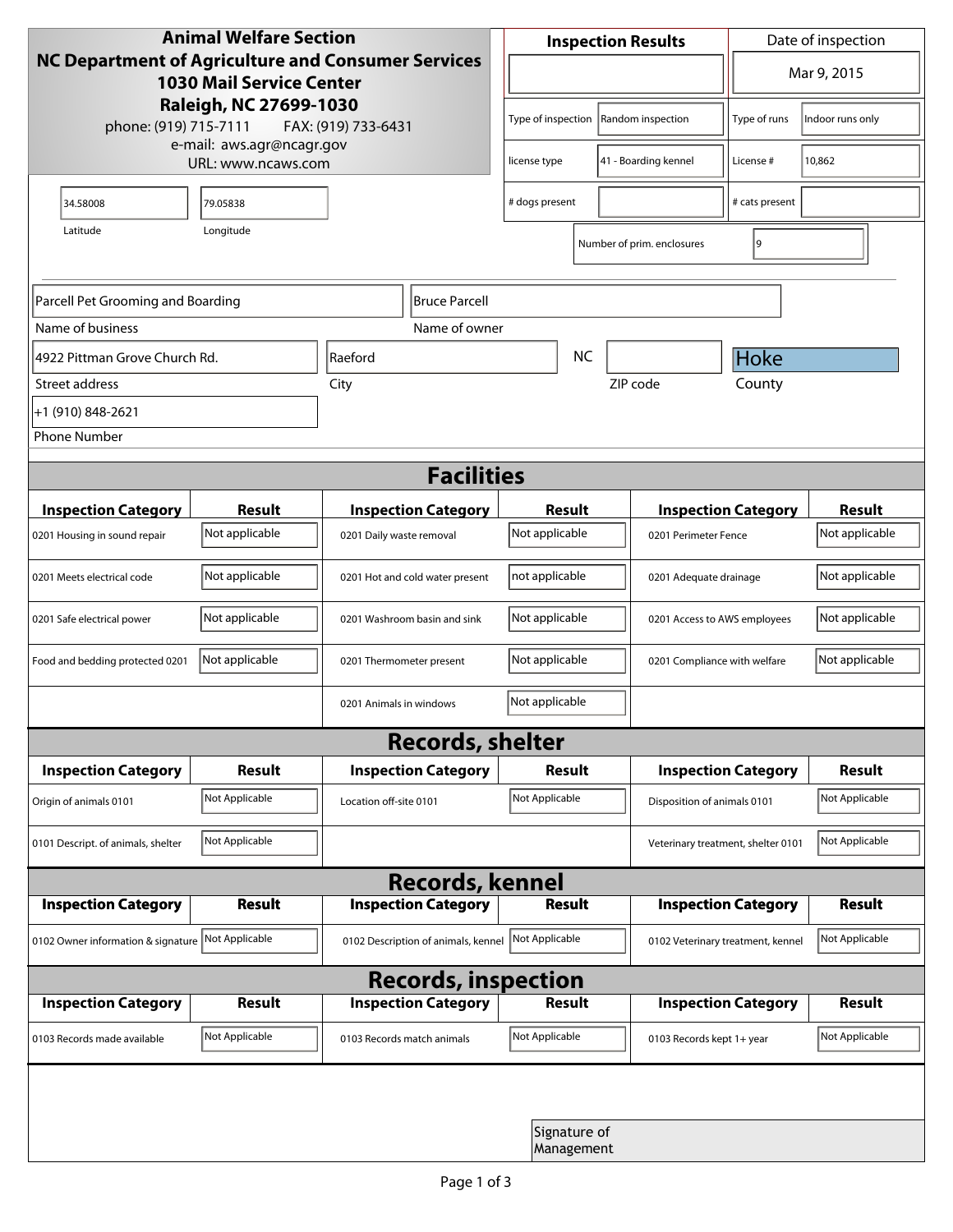| <b>Animal Welfare Section, NCDA&amp;CS</b>                  |                                 |                                    | Date of inspection<br><b>Inspection Results</b> |                                         |  |                |  |
|-------------------------------------------------------------|---------------------------------|------------------------------------|-------------------------------------------------|-----------------------------------------|--|----------------|--|
| Inspection Report, continued                                |                                 |                                    |                                                 | $\blacktriangledown$                    |  | Mar 9, 2015    |  |
|                                                             |                                 |                                    |                                                 |                                         |  | <b>NC</b>      |  |
|                                                             | Parcell Pet Grooming and Boardi | <b>Bruce Parcell</b>               |                                                 | Raeford                                 |  |                |  |
| <b>Indoor facilities</b>                                    |                                 |                                    |                                                 |                                         |  |                |  |
| <b>Inspection Category</b>                                  | Result                          | <b>Inspection Category</b>         | Result                                          | <b>Inspection Category</b>              |  | <b>Result</b>  |  |
| 0202 Ambient temperature, indoor                            | Not Applicable                  | 0202 Ventilation, indoor           | Not Applicable                                  | Not Applicable<br>0202 Lighting, indoor |  |                |  |
| 0202 Imperv./Sanitary surf., indoor                         | Not Applicable                  | 0202 Drainage, indoor              | Not Applicable                                  |                                         |  |                |  |
| <b>Outdoor facilities</b>                                   |                                 |                                    |                                                 |                                         |  |                |  |
| <b>Inspection Category</b>                                  | Result                          | <b>Inspection Category</b>         | Result                                          | <b>Inspection Category</b>              |  | <b>Result</b>  |  |
| 0203 Impervious surfaces, outdoor                           | Not Applicable                  | 0203 Housing, 1 per animal         | Not Applicable                                  | 0203 Protection from elements           |  | Not Applicable |  |
| 0203 Owner advised, outdoor                                 | Not Applicable                  | 0203 Drainage, outdoor             | Not Applicable                                  |                                         |  |                |  |
| <b>Primary enclosures</b>                                   |                                 |                                    |                                                 |                                         |  |                |  |
| <b>Inspection Category</b>                                  | Result                          | <b>Inspection Category</b>         | Result                                          | <b>Inspection Category</b>              |  | Result         |  |
| 0204 Drainage prev. cross contam.                           | Not Applicable                  | 0204 Fence height >= 5 feet        | Not Applicable                                  | 0204 1:10 ratio, person: human          |  | Not Applicable |  |
| 0204 Surf. impervious to moisture                           | Not Applicable                  | 0204 Enclosure is escape proof     | Not Applicable                                  | 0204 Cats, $>=$ 4 sq. ft. / adult       |  | Not Applicable |  |
| 0204 Prevent contact with wood                              | Not Applicable                  | 0204 Solid resting surface         | Not Applicable                                  | 0204 Cats, <= 12 / enclosure            |  | Not Applicable |  |
| 0204 Enclosures in sound repair                             | Not Applicable                  | 0204 Cats, raised resting surface  | Not Applicable                                  | 0204 Cats, 1 litter pan / 3 adults      |  | Not Applicable |  |
| 0204 Size of enclosure                                      | Not Applicable                  | 0204 Dogs, supervision if > 4      | Not Applicable                                  |                                         |  |                |  |
| <b>Feeding</b>                                              |                                 |                                    |                                                 |                                         |  |                |  |
| <b>Inspection Category</b>                                  | <b>Result</b>                   | <b>Inspection Category</b>         | Result                                          | <b>Inspection Category</b>              |  | Result         |  |
| 0205 Feeding, 1x / day, adult                               | Not Applicable                  | 0205 Feeding, 1 bowl / adult       | Not Applicable                                  | 0205 Feeding, commercial food           |  | Not Applicable |  |
| 0205 Feeding, bowl in good repair                           | Not Applicable                  | 0205 Feeding, quality food         | Not Applicable                                  | 0205 Feeding, bowl is protected         |  | Not Applicable |  |
| 0205 Feeding, 2x / day, young                               | Not Applicable                  |                                    |                                                 |                                         |  |                |  |
| <b>Watering</b>                                             |                                 |                                    |                                                 |                                         |  |                |  |
| <b>Inspection Category</b>                                  | <b>Result</b>                   | <b>Inspection Category</b>         | Result                                          |                                         |  |                |  |
| 0206 Watering, continuous access                            | Not Applicable                  | 0206 Watering, bowl in good repair | Not Applicable                                  |                                         |  |                |  |
| <b>Sanitation/Employees/Classification &amp; Separation</b> |                                 |                                    |                                                 |                                         |  |                |  |
| <b>Inspection Category</b>                                  | <b>Result</b>                   | <b>Inspection Category</b>         | Result                                          | <b>Inspection Category</b>              |  | Result         |  |
| 0207 Waste removal 2x / day                                 | Not Applicable                  | 0207 Grounds overgrown             | Not Applicable                                  | 0207 Young given social interact.       |  | Not Applicable |  |
| 0207 Animals removed while clean                            | Not Applicable                  | 0207 Pest Control                  | Not Applicable                                  | 0207 Species separated                  |  | Not Applicable |  |
| Signature of<br>Management                                  |                                 |                                    |                                                 |                                         |  |                |  |